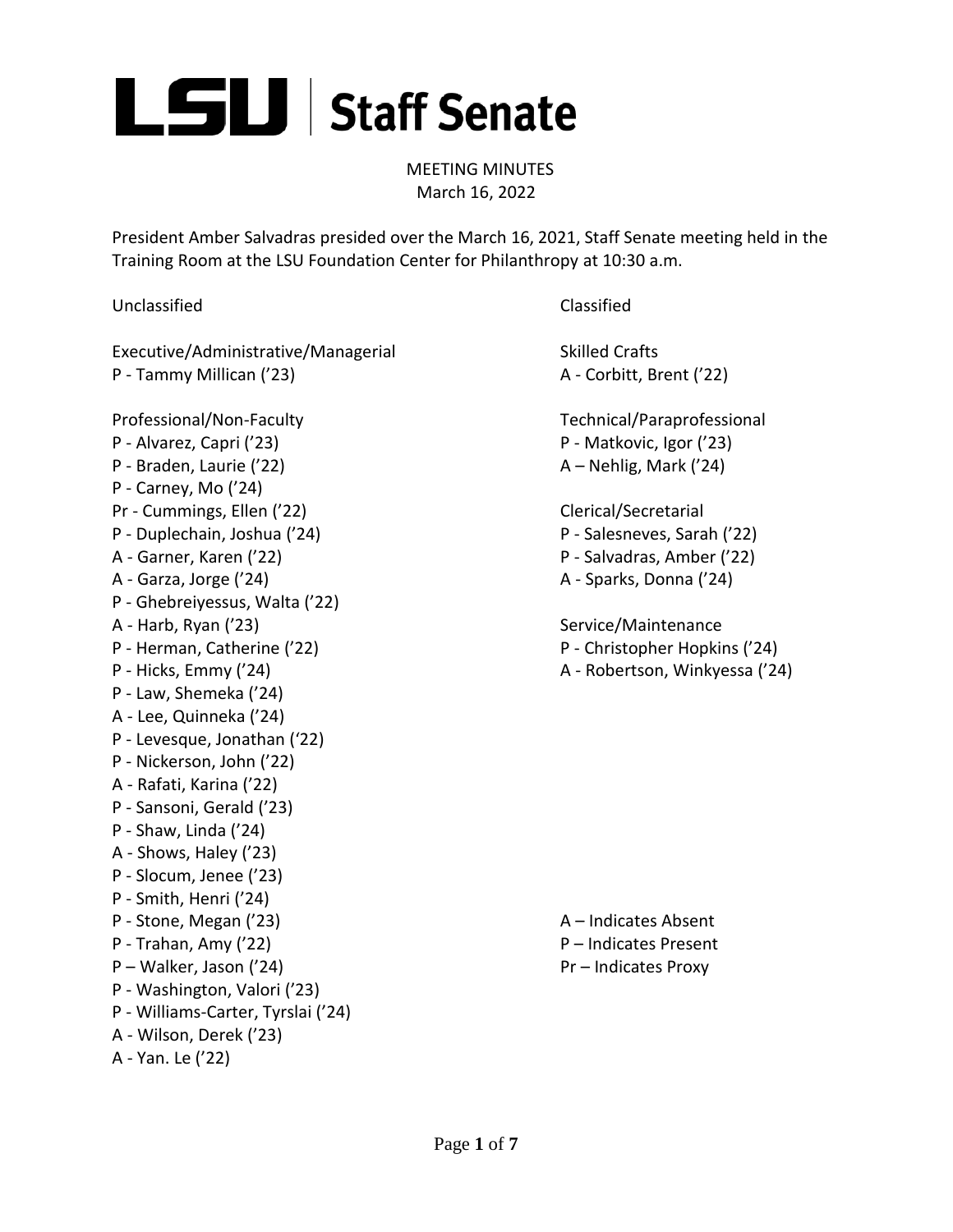# **GUESTS:**

Conswella Johnson, Wife of Milton Johnson Milton Johnson, Jr. Son of Milton Johnson Anita Johnson, Daughter of Milton Johnson Barbara Johnson, Family Member of Milton Johnson Frank Johnson, Jr., Family Member of Milton Johnson Tiffany Mason, Risk Management Julie Constant, CorVel Corporation Olivia Phelps, Human Resource Management Niki Norton, Human Resource Management Christian Marentes, Facility and Property Oversight Darrell Lambert, Facility and Property Oversight Keith Brown, Facility and Property Oversight Ignacio Reyes, Facility and Property Oversight Mark Heil, Facility and Property Oversight Francisco Tomas, Facility and Property Oversight Dennis Droge, Facility and Property Oversight Jesse Barkley, Facility and Property Oversight Kenny Williams, Facility and Property Oversight Michael Pinkins, Residential Life Krystin Deen, Facility and Property Oversight Dagoberto Montes, Facility and Property Oversight Aaron Cherry, Facility and Property Oversight Tony Eskine, Facility and Property Oversight Casey Coughlin, Campus Federal Credit Union

# **CALL TO ORDER**

The meeting was called to order by President Amber Salvadras at 10:30 a.m.

### **ATTENDANCE**

There was a quorum with one proxy noted.

### **PLEDGE OF ALLEGIANCE**

President Amber Salvadras led the Pledge of Allegiance.

### **APPROVAL OF THE MINUTES** – February 16, 2022 Staff Senate Meeting

A motion to accept the minutes was made by Past-President Jonathan Levesque. The motion, seconded by Senator Sarah Salesneves, carried.

### **PRESENTATION OF FLAG TO THE FAMILY OF MILTON JOHNSON**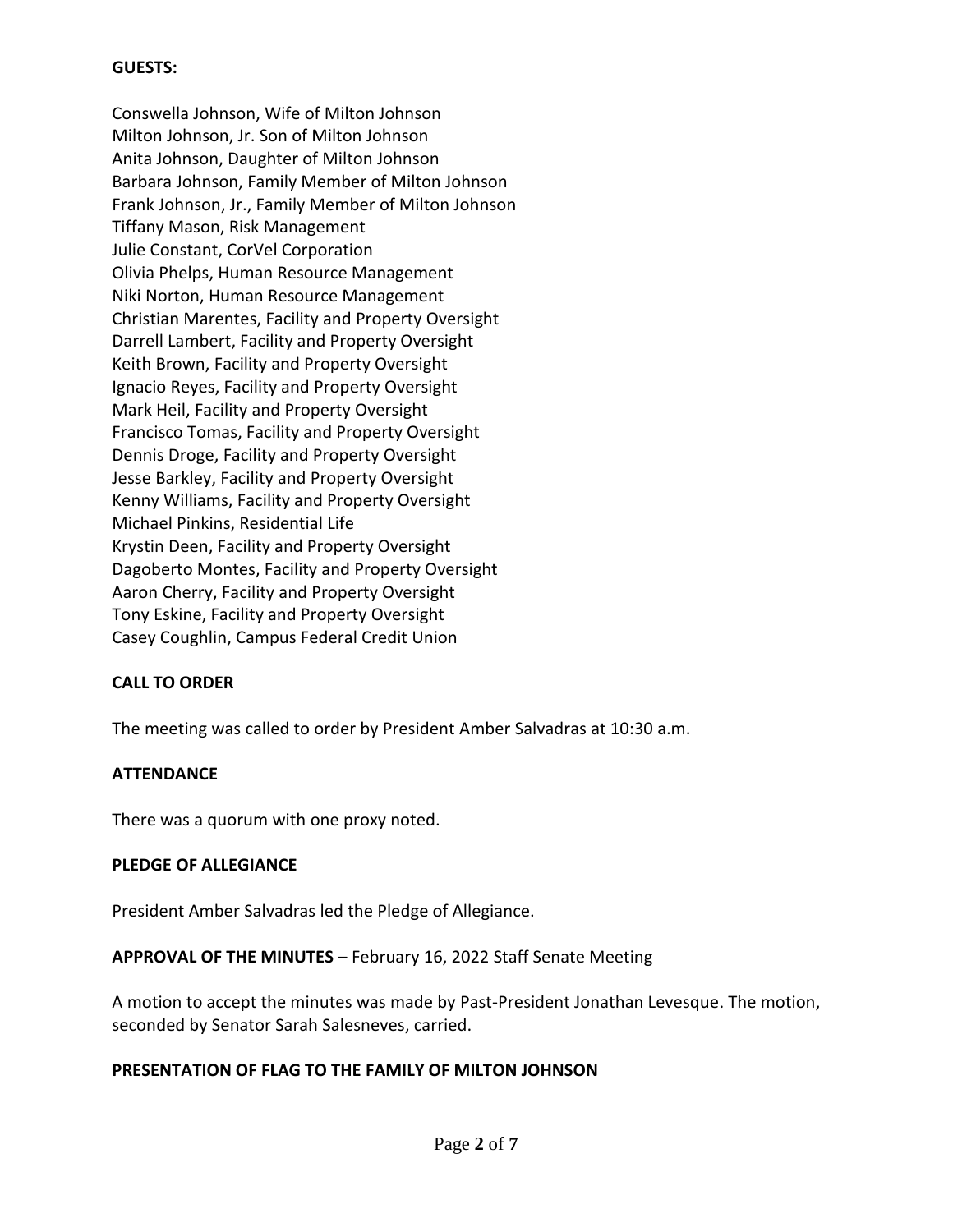President Amber Salvadras announced that the Staff Senate would like to present the flag honoring Mr. Milton Johnson.

Mr. Milton was a native of St. Francisville, Louisiana. He was hired at LSU on July 26, 1999 and worked with Facility Property and Oversight. He was also the owner of Johnson Drywall and Painting in Baton Rouge for the past 30 years.

Mr. Milton Johnson passed away on August 23, 2021, with 22 years of service as an employee of LSU.

As LSU Policy Statement 63 states, in cases of employees with 10 or more years of service at LSU, an LSU flag will be flown in honor of the deceased employee. The flag will be flown for 24 hours then folded and placed in an engraved case with the name and date that it was flown in the employee's honor.

Mr. Milton Johnson's flag was flown over the Parade Grounds on September 10, 2021.

President Amber Salvadras announced that it is an honor for her to be able to present this flag to the family of Mr. Milton Johnson.

It was also announced that several of Mr. Milton Johnson's co-workers who made the case that the flag was placed in, signed the bottom of it.

# **GUEST SPEAKER – TIFFANY MASON, RISK MANAGEMENT**

President Amber Salvadras introduced Tiffany Mason with Risk Management.

Tiffany Mason thanked the Staff Senate for the opportunity to speak with the group today. Tiffany began by presented a PowerPoint regarding the LSU Worker's Compensation Program. She explained that worker's compensation is a type of insurance that provides medical and indemnity benefits to injured employees. The Louisiana Office of Worker's Compensation Administration requires that all employers provide worker's compensation coverage to their employees with some limited exemptions.

If an accident occurs during the course and scope of the employee's job, they must report the injury to their supervisor and then call the Employee Injury Hotline to file a claim. The employee should then seek medical treatment. If it is a life threating injury, this can be done as soon as possible.

The claim will go through an investigation process where the accident details are confirmed. The employee and any witnesses will be contacted and safety concerns and confirmed accident details will be analyzed.

Employees must use sick leave to cover absences. Annual leave requires Human Resource Management approval. All absences should comply with the university and Civil Service policies. For absences greater than 7 days, the indemnity process would begin.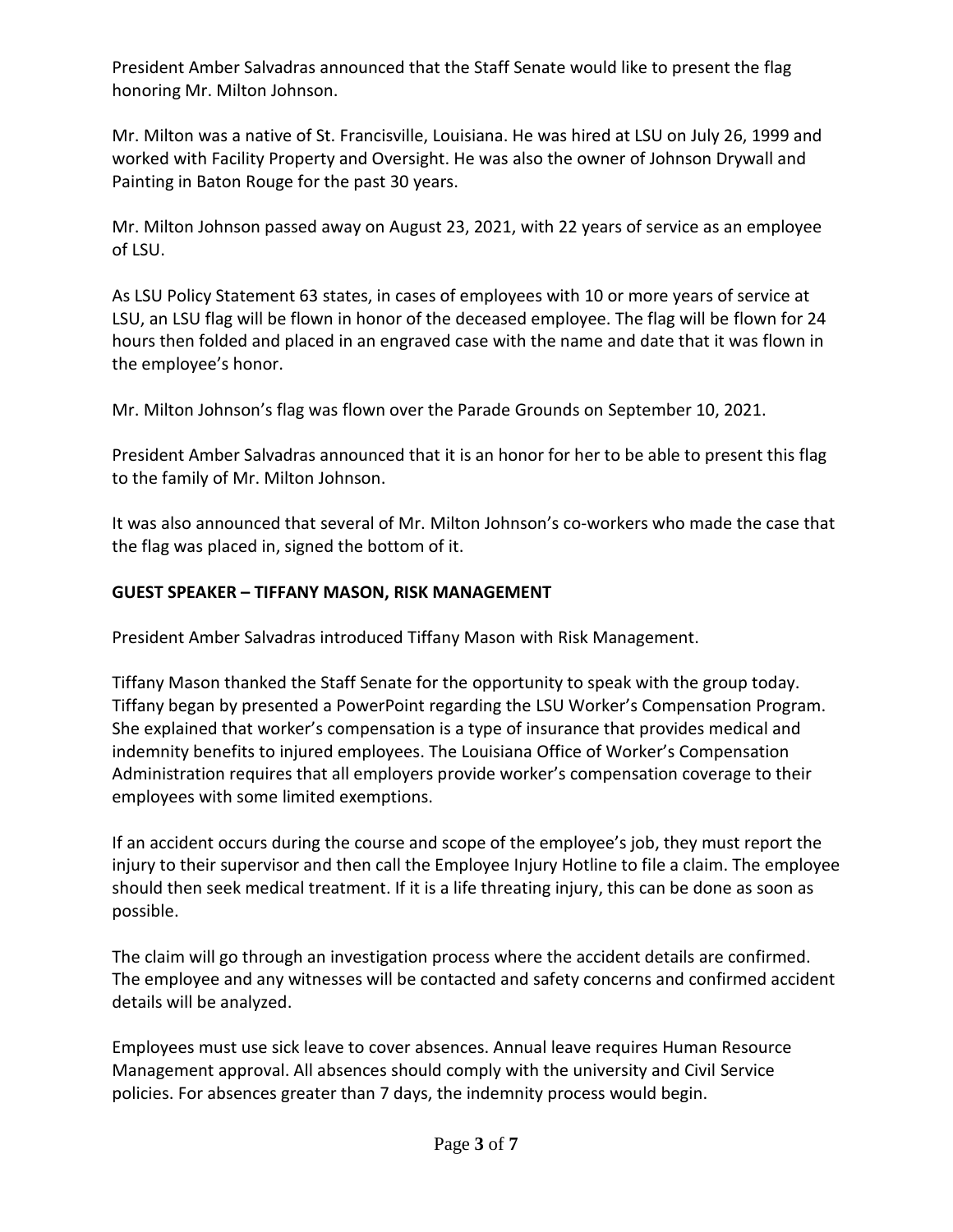Employees must report all job injuries, follow all absence and leave policies and cooperate with the investigation process, Risk Management staff, their supervisor, CorVel Corporation who handles the claims administration and treating physicians.

Supervisors are to assist with reporting the initial claim, communicate with the employee regarding absences, review work restriction requests and report concerns to Risk Management and Human Resource Management for review.

Some unique factors that some LSU staff have are:

- Rigid Work Schedule
- Overtime and/or Overnight Work
- Pre-existing worker's compensation claims and/or injuries more common because of the nature of work, i.e. heavy duty lifting

LSU Workers Compensation Program Partners are:

- Risk Management o Tiffany Mason, Risk Analyst o Edward Nobles, Assistant Vice President & Program Administrator
- CorVel Corporation
	- o Claims Administrator
- Total Occupational Medicine
	- o Preferred Medical Provider

The floor was opened for questions.

President Salvadras thanked Tiffany Mason for attending today's meeting.

# **PRESIDENT'S REPORT**

President Amber Salvadras reviewed relevant meetings in which she attended.

- Attended the LSU President's Values and Vision Retreat
- Attended a meeting with some of the members of the Staff Benefits, Policies and Development Committee and Representatives with Human Resource Management to discuss a Staff Campus Climate Survey
- Attended the Community Engagement Committee Meeting
- Attended the Council of Staff Advisors Meeting
- Held the Staff Appreciation Committee Meeting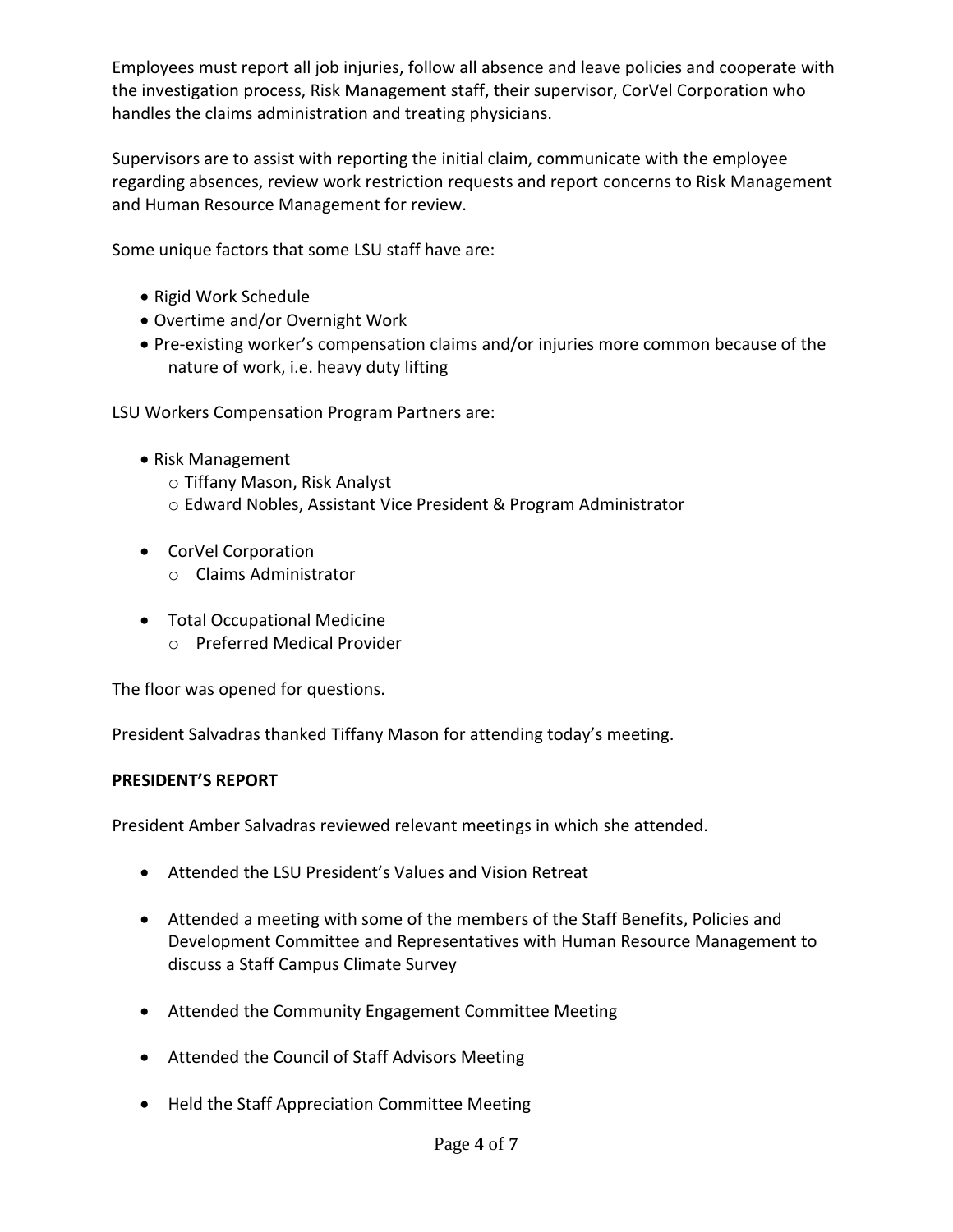- Held the Executive Committee meeting in preparation for the month of March
- Attended an Administrative Process Improvement Committee Meeting
- Attended the Provost Search Committee Meeting with the goal for the new Provost to be installed by July 1, 2022

# **COMMITTEE REPORTS**

# **Community Engagement**

The committee hosted the Annual New Staff Reception Breakfast this morning to recognize new employment at LSU which was successful. Chartwell's provided a full breakfast at no cost to Staff Senate.

For the new employees who chose the dinner option, their reception will be held at 4:30 p.m. today, in the Commons area of Patrick F. Taylor Hall. Chartwell's will provide appetizers for the dinner at no cost to Staff Senate. Matherne's Market was chosen to provide the dinner.

# **Staff Appreciation**

The committee met to the plan the end of the year event for staff which will be held on Tuesday, May 3, 2022, at 4:30 p.m. for a Baseball Tailgate before LSU plays Nicholls.

The committee discussed having departments participate with appreciating staff during the first week of May. The Alumni Association has contributed \$250 and the President's Office has contributed \$500 towards this event. Jambalaya will be provided by Campus Federal Credit Union and the drinks will be provided Arcco Power Systems.

There was also a discussion regarding the Professional Development Fund where the criteria is being drafted.

# **Staff Benefits, Policies & Development**

The committee met with Representatives with Human Resource Management to discuss a Staff Campus Climate Survey. They reviewed evaluating surveys, needs and thoughts of staff members. Representatives with Human Resource Management mentioned what they are currently doing and discussed where any gaps that can be included. The survey platform they use does not send out to all employees on campus but instead are sent to random LSU email related addresses.

# **Pregnancy & Parenting**

A Stroll through the Oaks is scheduled on Saturday, April 2, at 10 a.m. The registration fee is \$10. They will hold a Parent Resource Fair as well. The LSU Staff Senate is contributing \$300 towards this event. A link will be sent out to all who would like to register. Volunteers are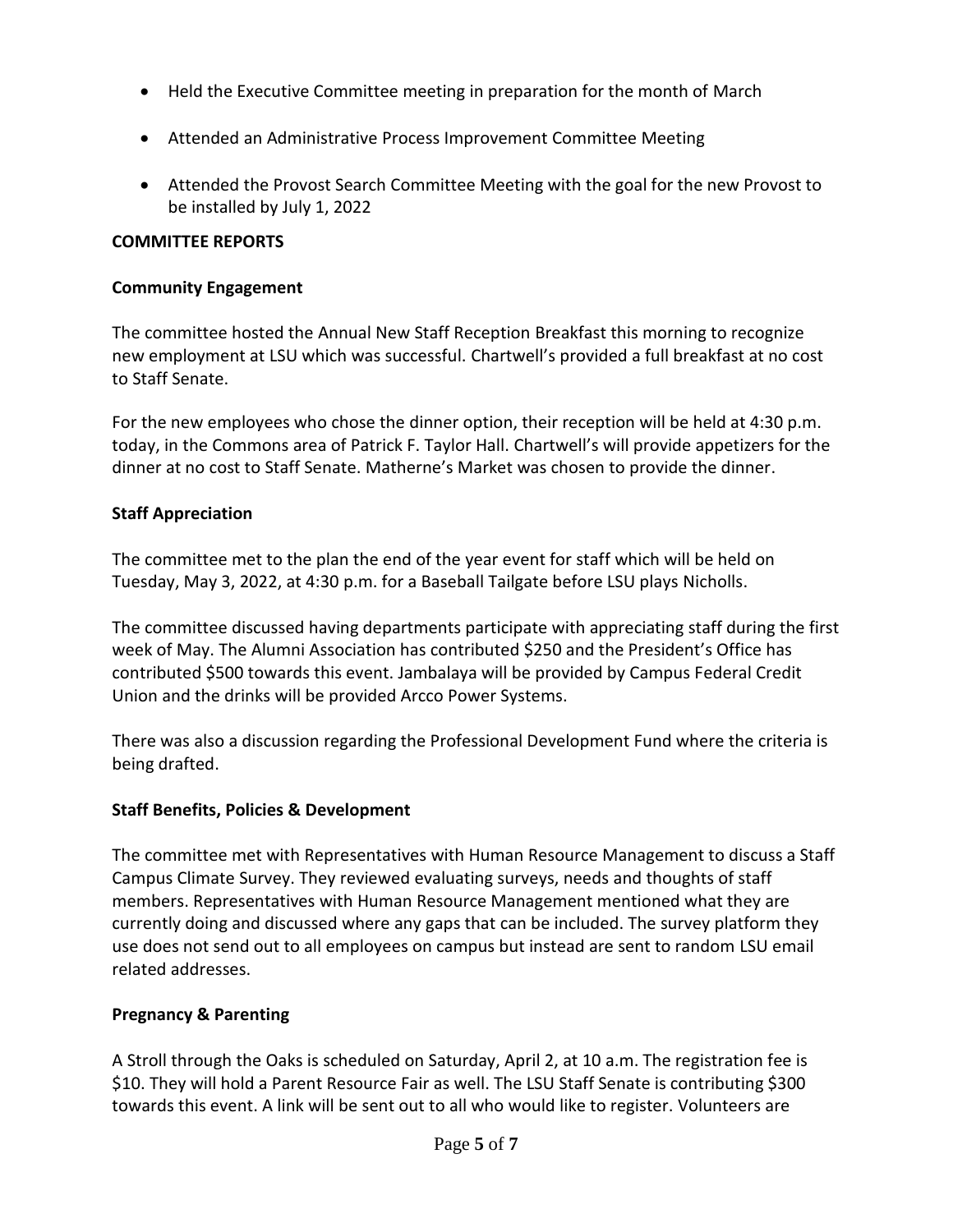needed.

Past-President Jonathan Levesque attended the Vice President for LSU Online Search Committee Meeting. There are currently 10 candidates. They too have the goal for this position to be installed by July 1, 2022.

### **OLD BUSINESS**

### **Staff Senate Budget/Gift Fund**

Treasurer Catherine Herman provided a written financial report that was included in the meeting packet for review by the full Senate.

### **Staff Senate General Election Timeline**

The Staff Senate General Election timeline was mentioned during the meeting. Nominations are currently open until Friday, March 18, 2022.

### **Staff Senate Fee Support Scholarship**

There was an approved amendment to the Staff Senate Fee Support Scholarship award which has been raised to \$500 per person instead of \$250. We hope that the spring recipients will receive this new amount for receiving this award.

### **Future Guest Speakers**

If anyone has any suggestions for a Guest Speaker, please send those to the Executive Committee.

### **NEW BUSINESS**

### **April Meeting**

President Tate has been invited but he will not be able to attend until the May 18, meeting providing his schedules allows.

### **ANNOUNCEMENTS**

### **Staff Senator Birthday**

Staff Senator March Birthdays:

- Senator Jorge Garza will celebrate his birthday on March 17.
- Melonie Milton, Administrative Coordinator will celebrate her birthday on March 23.

Happy Birthday!